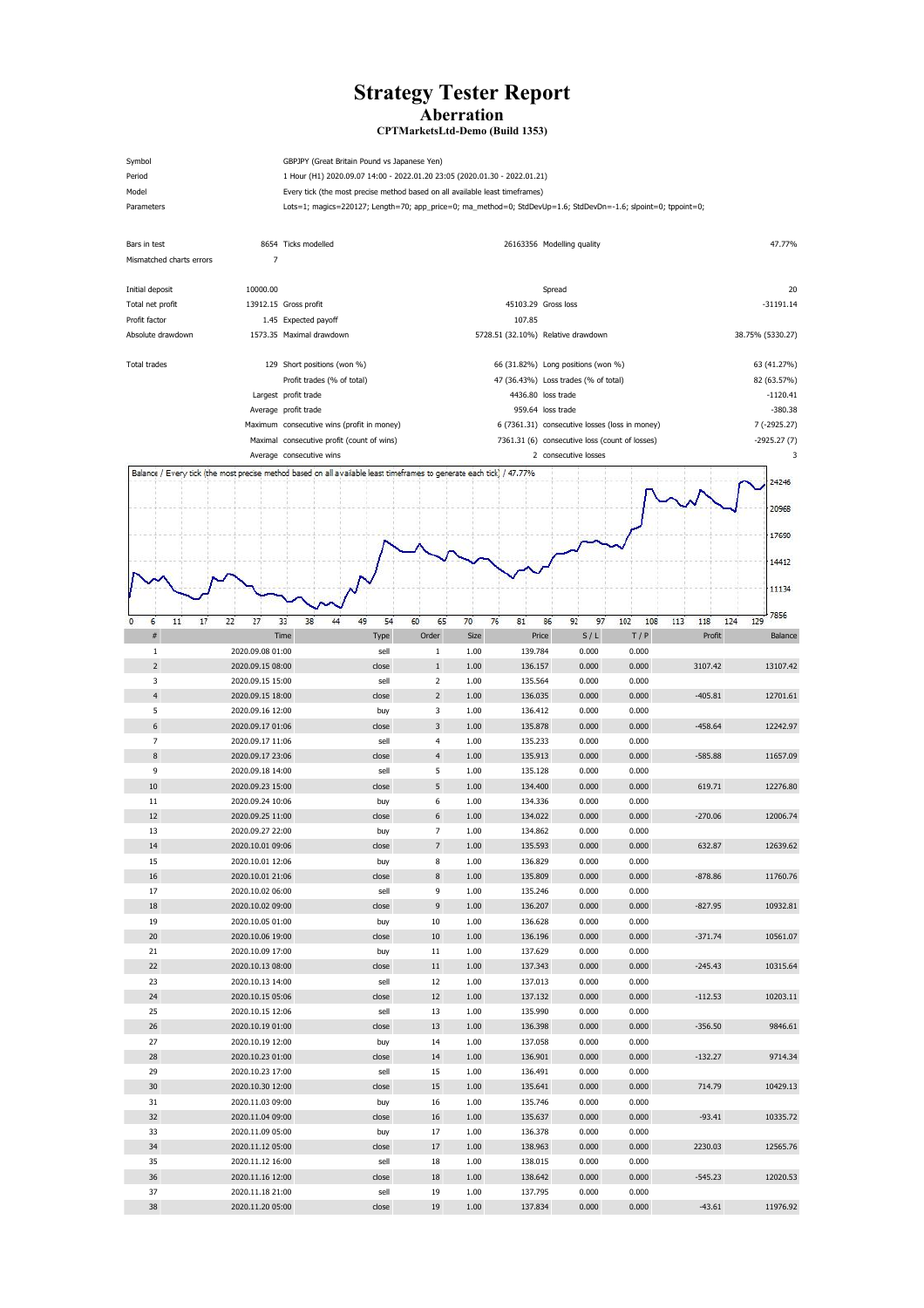| 39  | 2020.11.23 01:00 | buy   | 20 | 1.00     | 138.149 | 0.000 | 0.000 |           |          |
|-----|------------------|-------|----|----------|---------|-------|-------|-----------|----------|
| 40  | 2020.11.26 09:00 | close | 20 | 1.00     | 139.248 | 0.000 | 0.000 | 949.44    | 12926.36 |
| 41  | 2020.11.26 14:00 | sell  | 21 | 1.00     | 139.025 | 0.000 | 0.000 |           |          |
| 42  | 2020.11.30 14:00 | close | 21 | 1.00     | 139.223 | 0.000 | 0.000 | $-175.60$ | 12750.76 |
|     |                  |       |    |          |         |       |       |           |          |
| 43  | 2020.12.01 04:00 | buy   | 22 | 1.00     | 139.518 | 0.000 | 0.000 |           |          |
| 44  | 2020.12.02 14:00 | close | 22 | 1.00     | 139.182 | 0.000 | 0.000 | $-289.01$ | 12461.76 |
| 45  | 2020.12.03 12:00 | buy   | 23 | 1.00     | 140.174 | 0.000 | 0.000 |           |          |
| 46  | 2020.12.03 22:05 | close | 23 | 1.00     | 139.610 | 0.000 | 0.000 | $-485.98$ | 11975.78 |
| 47  | 2020.12.04 14:00 | buy   | 24 | 1.00     | 140.465 | 0.000 | 0.000 |           |          |
|     |                  |       |    |          |         |       |       |           |          |
| 48  | 2020.12.07 00:00 | close | 24 | 1.00     | 139.792 | 0.000 | 0.000 | $-579.40$ | 11396.38 |
| 49  | 2020.12.07 08:00 | sell  | 25 | 1.00     | 139.289 | 0.000 | 0.000 |           |          |
| 50  | 2020.12.09 04:00 | close | 25 | 1.00     | 139.306 | 0.000 | 0.000 | $-19.66$  | 11376.72 |
| 51  | 2020.12.09 14:00 | buy   | 26 | 1.00     | 140.201 | 0.000 | 0.000 |           |          |
| 52  | 2020.12.10 08:00 | close | 26 | 1.00     | 139.121 | 0.000 | 0.000 | $-929.08$ | 10447.64 |
|     |                  |       |    |          |         |       |       |           |          |
| 53  | 2020.12.10 12:00 | sell  | 27 | 1.00     | 138.556 | 0.000 | 0.000 |           |          |
| 54  | 2020.12.14 07:00 | close | 27 | 1.00     | 138.829 | 0.000 | 0.000 | $-240.22$ | 10207.43 |
| 55  | 2020.12.15 22:05 | buy   | 28 | 1.00     | 139.515 | 0.000 | 0.000 |           |          |
| 56  | 2020.12.18 10:00 | close | 28 | 1.00     | 139.717 | 0.000 | 0.000 | 176.54    | 10383.97 |
| 57  | 2020.12.20 23:05 | sell  | 29 | 1.00     | 138.870 | 0.000 | 0.000 |           |          |
|     |                  |       |    |          |         |       |       |           |          |
| 58  | 2020.12.23 04:00 | close | 29 | 1.00     | 138.754 | 0.000 | 0.000 | 92.42     | 10476.39 |
| 59  | 2020.12.23 15:00 | buy   | 30 | 1.00     | 139.945 | 0.000 | 0.000 |           |          |
| 60  | 2020.12.28 16:00 | close | 30 | 1.00     | 139.643 | 0.000 | 0.000 | $-257.70$ | 10218.69 |
| 61  | 2020.12.30 16:00 | buy   | 31 | 1.00     | 140.508 | 0.000 | 0.000 |           |          |
| 62  |                  |       | 31 | 1.00     | 140.379 | 0.000 | 0.000 | $-108.65$ | 10110.05 |
|     | 2021.01.04 14:00 | close |    |          |         |       |       |           |          |
| 63  | 2021.01.05 08:00 | sell  | 32 | 1.00     | 139.690 | 0.000 | 0.000 |           |          |
| 64  | 2021.01.06 08:00 | close | 32 | 1.00     | 140.336 | 0.000 | 0.000 | $-559.06$ | 9550.98  |
| 65  | 2021.01.07 09:00 | buy   | 33 | 1.00     | 140.709 | 0.000 | 0.000 |           |          |
| 66  | 2021.01.11 05:00 | close | 33 | 1.00     | 140.641 | 0.000 | 0.000 | $-57.59$  | 9493.39  |
|     |                  |       |    |          |         |       |       |           |          |
| 67  | 2021.01.12 09:00 | buy   | 34 | 1.00     | 141.267 | 0.000 | 0.000 |           |          |
| 68  | 2021.01.15 07:00 | close | 34 | 1.00     | 141.790 | 0.000 | 0.000 | 453.13    | 9946.53  |
| 69  | 2021.01.15 09:00 | sell  | 35 | 1.00     | 141.609 | 0.000 | 0.000 |           |          |
| 70  | 2021.01.19 03:00 | close | 35 | 1.00     | 141.543 | 0.000 | 0.000 | 51.86     | 9998.39  |
| 71  | 2021.01.20 09:00 | buy   | 36 | 1.00     | 141.960 | 0.000 | 0.000 |           |          |
|     |                  |       |    |          |         |       |       |           |          |
| 72  | 2021.01.20 16:00 | close | 36 | 1.00     | 141.157 | 0.000 | 0.000 | $-691.92$ | 9306.47  |
| 73  | 2021.01.21 09:00 | buy   | 37 | 1.00     | 142.090 | 0.000 | 0.000 |           |          |
| 74  | 2021.01.22 08:00 | close | 37 | 1.00     | 141.697 | 0.000 | 0.000 | $-338.14$ | 8968.33  |
| 75  | 2021.01.26 04:00 | sell  | 38 | 1.00     | 141.710 | 0.000 | 0.000 |           |          |
| 76  | 2021.01.26 13:00 | close | 38 | 1.00     | 142.086 | 0.000 | 0.000 | $-323.95$ | 8644.38  |
|     |                  |       |    |          |         |       |       |           |          |
| 77  | 2021.01.26 16:00 | buy   | 39 | 1.00     | 142.442 | 0.000 | 0.000 |           |          |
| 78  | 2021.02.02 14:00 | close | 39 | 1.00     | 143.418 | 0.000 | 0.000 | 844.58    | 9488.97  |
| 79  | 2021.02.03 10:00 | sell  | 40 | 1.00     | 143.299 | 0.000 | 0.000 |           |          |
| 80  | 2021.02.04 13:00 | close | 40 | 1.00     | 143.841 | 0.000 | 0.000 | $-474.56$ | 9014.41  |
| 81  | 2021.02.04 13:00 | buy   | 41 | 1.00     | 143.841 | 0.000 | 0.000 |           |          |
| 82  |                  |       |    |          |         |       |       |           |          |
|     | 2021.02.09 07:00 | close | 41 | 1.00     | 144.394 | 0.000 | 0.000 | 478.04    | 9492.45  |
| 83  | 2021.02.09 10:00 | sell  | 42 | 1.00     | 144.095 | 0.000 | 0.000 |           |          |
| 84  | 2021.02.10 02:00 | close | 42 | 1.00     | 144.592 | 0.000 | 0.000 | $-430.74$ | 9061.71  |
| 85  | 2021.02.10 10:00 | buy   | 43 | 1.00     | 144.993 | 0.000 | 0.000 |           |          |
| 86  | 2021.02.11 20:00 | close | 43 | 1.00     | 144.599 | 0.000 | 0.000 | $-338.04$ | 8723.67  |
|     |                  |       |    |          |         |       |       |           |          |
| 87  | 2021.02.12 14:00 | buy   | 44 | 1.00     | 145.008 | 0.000 | 0.000 |           |          |
| 88  | 2021.02.17 17:00 | close | 44 | 1.00     | 146.534 | 0.000 | 0.000 | 1316.52   | 10040.19 |
| 89  | 2021.02.18 12:00 | buy   | 45 | 1.00     | 147.378 | 0.000 | 0.000 |           |          |
| 90  | 2021.02.25 19:00 | close | 45 | 1.00     | 148.712 | 0.000 | 0.000 | 1153.13   | 11193.32 |
| 91  | 2021.02.26 06:00 | sell  | 46 | 1.00     | 148.135 | 0.000 | 0.000 |           |          |
|     |                  |       |    |          |         |       |       |           |          |
| 92  | 2021.03.02 12:00 | close | 46 | 1.00     | 148.921 | 0.000 | 0.000 | $-682.29$ | 10511.04 |
| 93  | 2021.03.02 19:00 | buy   | 47 | 1.00     | 149.169 | 0.000 | 0.000 |           |          |
| 94  | 2021.03.15 15:00 | close | 47 | 1.00     | 151.649 | 0.000 | 0.000 | 2143.70   | 12654.74 |
| 95  | 2021.03.16 07:00 | sell  | 48 | 1.00     | 151.296 | 0.000 | 0.000 |           |          |
|     |                  |       |    |          |         |       |       |           |          |
| 96  | 2021.03.17 07:00 | close | 48 | 1.00     | 151.813 | 0.000 | 0.000 | $-447.99$ | 12206.74 |
| 97  | 2021.03.18 00:00 | buy   | 49 | 1.00     | 152.197 | 0.000 | 0.000 |           |          |
| 98  | 2021.03.18 20:00 | close | 49 | 1.00     | 151.591 | 0.000 | 0.000 | $-522.20$ | 11684.54 |
| 99  | 2021.03.19 13:00 | sell  | 50 | 1.00     | 151.233 | 0.000 | 0.000 |           |          |
| 100 | 2021.03.25 11:00 | close | 50 | 1.00     | 149.677 | 0.000 | 0.000 | 1325.68   | 13010.22 |
|     |                  |       |    |          |         |       |       |           |          |
| 101 | 2021.03.26 01:00 | buy   | 51 | 1.00     | 150.268 | 0.000 | 0.000 |           |          |
| 102 | 2021.04.06 09:00 | close | 51 | 1.00     | 152.946 | 0.000 | 0.000 | 2312.13   | 15322.35 |
| 103 | 2021.04.06 12:00 | sell  | 52 | 1.00     | 152.547 | 0.000 | 0.000 |           |          |
| 104 | 2021.04.12 11:00 | close | 52 | $1.00\,$ | 150.513 | 0.000 | 0.000 | 1737.45   | 17059.80 |
|     |                  |       |    |          |         |       |       |           |          |
| 105 | 2021.04.13 06:00 | buy   | 53 | 1.00     | 150.739 | 0.000 | 0.000 |           |          |
| 106 | 2021.04.13 11:00 | close | 53 | 1.00     | 150.241 | 0.000 | 0.000 | $-429.11$ | 16630.69 |
| 107 | 2021.04.13 15:00 | sell  | 54 | 1.00     | 149.920 | 0.000 | 0.000 |           |          |
| 108 | 2021.04.14 09:00 | close | 54 | 1.00     | 150.354 | 0.000 | 0.000 | $-376.43$ | 16254.26 |
| 109 | 2021.04.16 07:00 | sell  | 55 | 1.00     | 149.441 | 0.000 | 0.000 |           |          |
|     |                  |       |    |          |         |       |       |           |          |
| 110 | 2021.04.16 11:00 | close | 55 | 1.00     | 149.984 | 0.000 | 0.000 | $-467.85$ | 15786.41 |
| 111 | 2021.04.16 13:00 | buy   | 56 | 1.00     | 150.263 | 0.000 | 0.000 |           |          |
| 112 | 2021.04.19 09:00 | close | 56 | 1.00     | 149.980 | 0.000 | 0.000 | $-243.36$ | 15543.05 |
| 113 | 2021.04.19 11:00 | buy   | 57 | 1.00     | 150.499 | 0.000 | 0.000 |           |          |
| 114 | 2021.04.20 19:00 | close | 57 | 1.00     | 150.573 | 0.000 | 0.000 | 64.27     | 15607.32 |
|     |                  |       |    |          |         |       |       |           |          |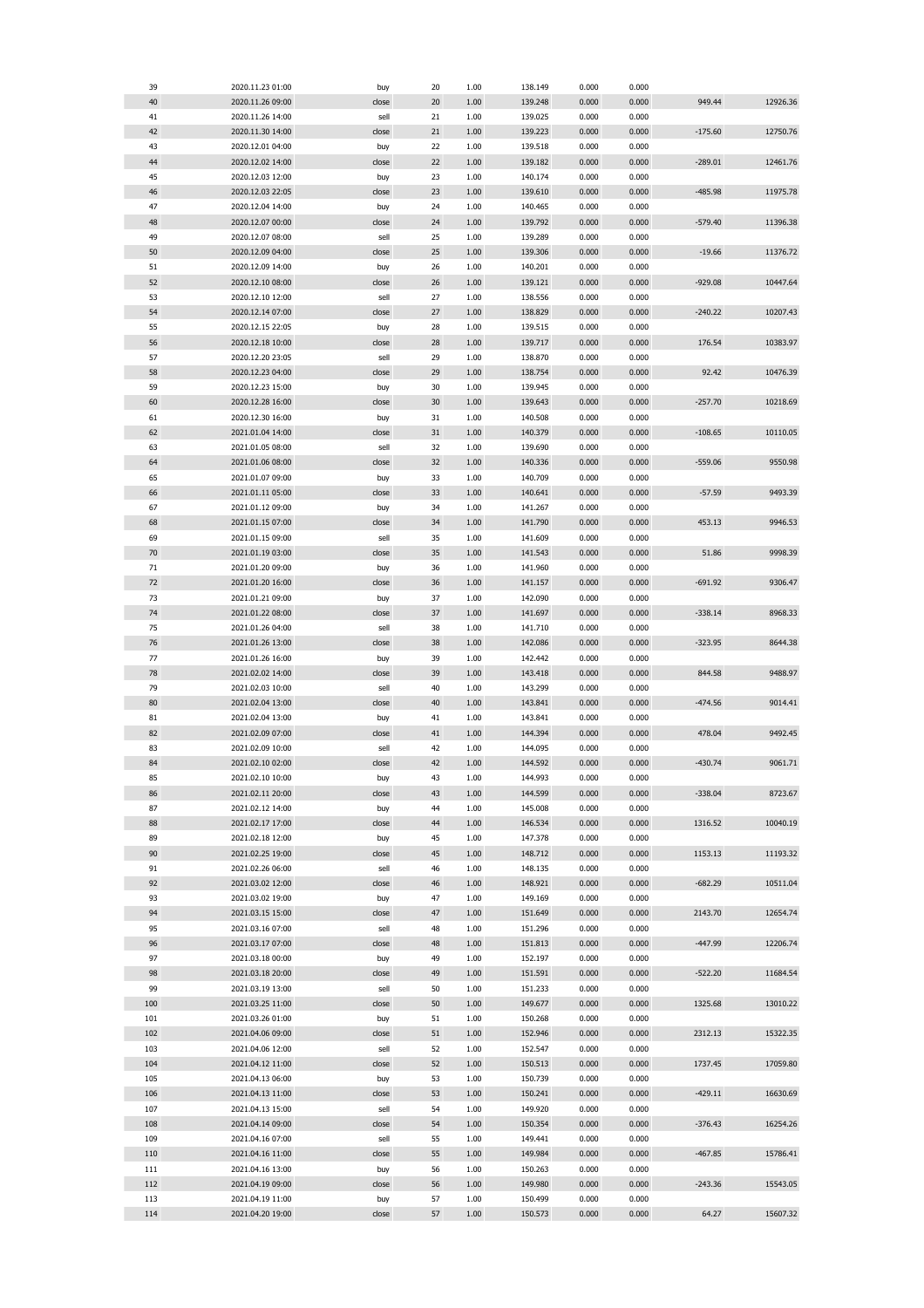| 115 |                  |       |    |      |         |       |       |           |                                                                                              |
|-----|------------------|-------|----|------|---------|-------|-------|-----------|----------------------------------------------------------------------------------------------|
|     | 2021.04.22 09:00 | sell  | 58 | 1.00 | 150.157 | 0.000 | 0.000 |           |                                                                                              |
| 116 | 2021.04.26 08:00 | close | 58 | 1.00 | 150.007 | 0.000 | 0.000 | 124.23    | 15731.55                                                                                     |
| 117 | 2021.04.27 02:00 | buy   | 59 | 1.00 | 150.445 | 0.000 | 0.000 |           |                                                                                              |
| 118 | 2021.04.30 09:00 | close | 59 | 1.00 | 151.449 | 0.000 | 0.000 | 867.62    | 16599.18                                                                                     |
|     |                  |       |    |      |         |       |       |           |                                                                                              |
| 119 | 2021.04.30 18:00 | sell  | 60 | 1.00 | 150.897 | 0.000 | 0.000 |           |                                                                                              |
| 120 | 2021.05.03 08:00 | close | 60 | 1.00 | 151.781 | 0.000 | 0.000 | $-764.18$ | 15834.99                                                                                     |
| 121 | 2021.05.04 13:00 | sell  | 61 | 1.00 | 151.090 | 0.000 | 0.000 |           |                                                                                              |
| 122 | 2021.05.04 15:00 | close | 61 | 1.00 | 151.612 | 0.000 | 0.000 | -449.78   | 15385.21                                                                                     |
| 123 | 2021.05.05 02:00 | buy   | 62 | 1.00 | 152.074 | 0.000 | 0.000 |           |                                                                                              |
| 124 |                  |       | 62 |      | 151.814 | 0.000 | 0.000 | $-222.56$ |                                                                                              |
|     | 2021.05.06 09:00 | close |    | 1.00 |         |       |       |           | 15162.66                                                                                     |
| 125 | 2021.05.06 15:00 | sell  | 63 | 1.00 | 151.473 | 0.000 | 0.000 |           |                                                                                              |
| 126 | 2021.05.07 07:00 | close | 63 | 1.00 | 151.843 | 0.000 | 0.000 | $-321.33$ | 14841.32                                                                                     |
| 127 | 2021.05.07 13:00 | sell  | 64 | 1.00 | 151.505 | 0.000 | 0.000 |           |                                                                                              |
| 128 | 2021.05.07 16:00 | close | 64 | 1.00 | 151.942 | 0.000 | 0.000 | $-376.56$ | 14464.76                                                                                     |
| 129 | 2021.05.09 23:05 |       | 65 | 1.00 | 152.266 | 0.000 | 0.000 |           |                                                                                              |
|     |                  | buy   |    |      |         |       |       |           |                                                                                              |
| 130 | 2021.05.13 09:00 | close | 65 | 1.00 | 153.720 | 0.000 | 0.000 | 1255.92   | 15720.69                                                                                     |
| 131 | 2021.05.17 18:00 | buy   | 66 | 1.00 | 154.328 | 0.000 | 0.000 |           |                                                                                              |
| 132 | 2021.05.19 13:00 | close | 66 | 1.00 | 154.271 | 0.000 | 0.000 | $-48.11$  | 15672.58                                                                                     |
| 133 | 2021.05.19 15:00 | sell  | 67 | 1.00 | 153.607 | 0.000 | 0.000 |           |                                                                                              |
| 134 | 2021.05.20 22:05 | close | 67 | 1.00 | 154.393 | 0.000 | 0.000 | $-684.78$ | 14987.80                                                                                     |
|     |                  |       |    |      |         |       |       |           |                                                                                              |
| 135 | 2021.05.24 11:00 | sell  | 68 | 1.00 | 153.852 | 0.000 | 0.000 |           |                                                                                              |
| 136 | 2021.05.25 04:00 | close | 68 | 1.00 | 154.149 | 0.000 | 0.000 | $-258.41$ | 14729.39                                                                                     |
| 137 | 2021.05.25 14:00 | sell  | 69 | 1.00 | 153.885 | 0.000 | 0.000 |           |                                                                                              |
| 138 | 2021.05.26 04:00 | close | 69 | 1.00 | 154.095 | 0.000 | 0.000 | $-183.44$ | 14545.94                                                                                     |
|     |                  |       |    |      |         |       |       |           |                                                                                              |
| 139 | 2021.05.26 10:00 | buy   | 70 | 1.00 | 154.322 | 0.000 | 0.000 |           |                                                                                              |
| 140 | 2021.05.26 14:00 | close | 70 | 1.00 | 153.920 | 0.000 | 0.000 | $-346.42$ | 14199.52                                                                                     |
| 141 | 2021.05.27 12:00 | buy   | 71 | 1.00 | 154.831 | 0.000 | 0.000 |           |                                                                                              |
| 142 | 2021.06.01 09:00 | close | 71 | 1.00 | 155.479 | 0.000 | 0.000 | 559.90    | 14759.42                                                                                     |
| 143 | 2021.06.01 11:00 | sell  | 72 | 1.00 | 155.400 | 0.000 | 0.000 |           |                                                                                              |
|     |                  |       |    |      |         |       |       |           |                                                                                              |
| 144 | 2021.06.03 01:00 | close | 72 | 1.00 | 155.423 | 0.000 | 0.000 | $-29.83$  | 14729.59                                                                                     |
| 145 | 2021.06.06 22:05 | sell  | 73 | 1.00 | 155.063 | 0.000 | 0.000 |           |                                                                                              |
| 146 | 2021.06.08 19:00 | close | 73 | 1.00 | 155.095 | 0.000 | 0.000 | $-32.58$  | 14697.02                                                                                     |
| 147 | 2021.06.09 09:00 | buy   | 74 | 1.00 | 155.316 | 0.000 | 0.000 |           |                                                                                              |
| 148 | 2021.06.09 13:00 | close | 74 | 1.00 | 154.626 | 0.000 | 0.000 | $-594.62$ | 14102.40                                                                                     |
|     |                  |       |    |      |         |       |       |           |                                                                                              |
| 149 | 2021.06.09 13:00 | sell  | 75 | 1.00 | 154.626 | 0.000 | 0.000 |           |                                                                                              |
| 150 | 2021.06.10 13:00 | close | 75 | 1.00 | 155.144 | 0.000 | 0.000 | $-453.84$ | 13648.56                                                                                     |
| 151 | 2021.06.14 09:00 | sell  | 76 | 1.00 | 154.429 | 0.000 | 0.000 |           |                                                                                              |
| 152 | 2021.06.14 13:00 | close | 76 | 1.00 | 154.865 | 0.000 | 0.000 | $-375.68$ | 13272.88                                                                                     |
| 153 | 2021.06.14 15:00 | buy   | 77 | 1.00 | 155.265 | 0.000 | 0.000 |           |                                                                                              |
|     |                  |       |    |      |         |       |       |           |                                                                                              |
| 154 | 2021.06.15 12:00 | close | 77 | 1.00 | 154.622 | 0.000 | 0.000 | $-553.60$ | 12719.28                                                                                     |
| 155 | 2021.06.15 12:00 | sell  | 78 | 1.00 | 154.622 | 0.000 | 0.000 |           |                                                                                              |
| 156 | 2021.06.15 15:00 | close | 78 | 1.00 | 155.072 | 0.000 | 0.000 | $-387.74$ | 12331.54                                                                                     |
| 157 | 2021.06.17 08:00 | sell  | 79 | 1.00 | 154.536 | 0.000 | 0.000 |           |                                                                                              |
| 158 |                  | close | 79 | 1.00 | 153.366 | 0.000 | 0.000 | 1003.14   | 13334.68                                                                                     |
|     |                  |       |    |      | 154.091 | 0.000 | 0.000 |           |                                                                                              |
|     | 2021.06.21 16:00 |       |    |      |         |       |       |           |                                                                                              |
| 159 | 2021.06.22 15:00 | buy   | 80 | 1.00 |         |       |       |           |                                                                                              |
| 160 | 2021.06.24 12:00 | close | 80 | 1.00 | 154.150 | 0.000 | 0.000 | 52.84     | 13387.52                                                                                     |
| 161 | 2021.06.25 11:00 | sell  | 81 | 1.00 | 153.953 | 0.000 | 0.000 |           |                                                                                              |
| 162 | 2021.06.30 18:00 | close | 81 | 1.00 | 153.460 | 0.000 | 0.000 | 417.27    |                                                                                              |
|     |                  |       |    |      |         |       |       |           |                                                                                              |
| 163 | 2021.07.01 12:00 | buy   | 82 | 1.00 | 153.943 | 0.000 | 0.000 |           |                                                                                              |
| 164 | 2021.07.02 09:00 | close | 82 | 1.00 | 153.320 | 0.000 | 0.000 | $-536.33$ | 13268.47                                                                                     |
| 165 | 2021.07.06 03:00 | buy   | 83 | 1.00 | 153.883 | 0.000 | 0.000 |           |                                                                                              |
| 166 | 2021.07.06 09:00 | close | 83 | 1.00 | 153.505 | 0.000 | 0.000 | $-325.73$ |                                                                                              |
| 167 | 2021.07.06 11:00 | sell  | 84 | 1.00 | 153.289 | 0.000 | 0.000 |           | 13804.80<br>12942.74                                                                         |
|     |                  |       |    |      |         |       |       |           |                                                                                              |
| 168 | 2021.07.09 13:00 | close | 84 | 1.00 | 152.229 | 0.000 | 0.000 | 900.81    | 13843.55                                                                                     |
| 169 | 2021.07.14 16:00 | sell  | 85 | 1.00 | 152.424 | 0.000 | 0.000 |           |                                                                                              |
| 170 | 2021.07.16 09:00 | close | 85 | 1.00 | 152.583 | 0.000 | 0.000 | $-147.00$ |                                                                                              |
| 171 | 2021.07.16 17:00 | sell  | 86 | 1.00 | 151.695 | 0.000 | 0.000 |           |                                                                                              |
| 172 | 2021.07.21 13:00 | close | 86 | 1.00 | 150.262 | 0.000 | 0.000 | 1227.20   |                                                                                              |
|     |                  |       |    |      |         |       |       |           | 13696.55<br>14923.75                                                                         |
| 173 | 2021.07.21 18:00 | buy   | 87 | 1.00 | 151.246 | 0.000 | 0.000 |           |                                                                                              |
| 174 | 2021.07.27 08:00 | close | 87 | 1.00 | 151.847 | 0.000 | 0.000 | 520.88    |                                                                                              |
| 175 | 2021.07.28 09:00 | buy   | 88 | 1.00 | 152.747 | 0.000 | 0.000 |           |                                                                                              |
| 176 | 2021.07.30 15:00 | close | 88 | 1.00 | 152.632 | 0.000 | 0.000 | $-97.09$  |                                                                                              |
|     |                  |       |    |      |         |       |       |           |                                                                                              |
| 177 | 2021.08.02 01:00 | sell  | 89 | 1.00 | 152.389 | 0.000 | 0.000 |           |                                                                                              |
| 178 | 2021.08.04 08:00 | close | 89 | 1.00 | 152.117 | 0.000 | 0.000 | 229.33    |                                                                                              |
| 179 | 2021.08.05 06:00 | buy   | 90 | 1.00 | 152.379 | 0.000 | 0.000 |           |                                                                                              |
| 180 | 2021.08.09 17:00 | close | 90 | 1.00 | 152.695 | 0.000 | 0.000 | 273.28    |                                                                                              |
| 181 | 2021.08.10 09:00 | buy   | 91 | 1.00 | 153.197 | 0.000 | 0.000 |           |                                                                                              |
|     |                  |       |    |      |         |       |       |           |                                                                                              |
| 182 | 2021.08.12 09:00 | close | 91 | 1.00 | 152.977 | 0.000 | 0.000 | $-187.57$ |                                                                                              |
| 183 | 2021.08.12 15:00 | sell  | 92 | 1.00 | 152.657 | 0.000 | 0.000 |           |                                                                                              |
| 184 | 2021.08.18 13:00 | close | 92 | 1.00 | 151.262 | 0.000 | 0.000 | 1191.93   |                                                                                              |
| 185 | 2021.08.19 08:00 | sell  | 93 | 1.00 | 150.373 | 0.000 | 0.000 |           |                                                                                              |
| 186 | 2021.08.23 10:00 | close | 93 | 1.00 | 150.425 | 0.000 | 0.000 | $-49.82$  |                                                                                              |
|     |                  |       |    |      |         |       |       |           |                                                                                              |
| 187 | 2021.08.24 06:00 | buy   | 94 | 1.00 | 150.924 | 0.000 | 0.000 |           |                                                                                              |
| 188 | 2021.08.26 18:00 | close | 94 | 1.00 | 150.772 | 0.000 | 0.000 | $-128.98$ |                                                                                              |
| 189 | 2021.08.31 05:00 | buy   | 95 | 1.00 | 151.460 | 0.000 | 0.000 |           | 15444.63<br>15347.55<br>15576.88<br>15850.16<br>15662.59<br>16854.52<br>16804.71<br>16675.73 |